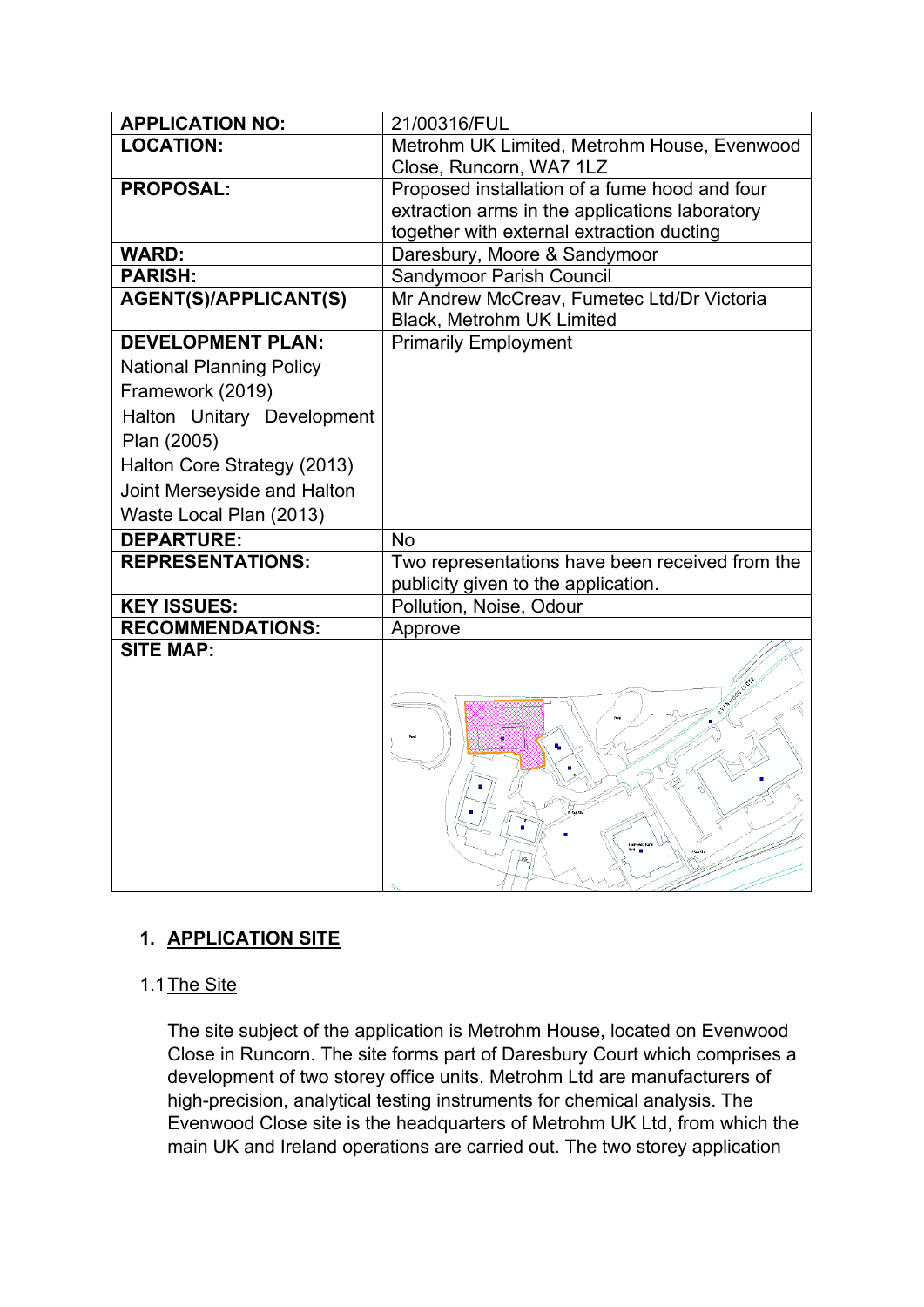building contains offices, a training room, warehouse, applications laboratory, kitchen and toilet facilities.

The immediate surrounding area is characterised by office buildings with a public house located 80m away to the south east. Green Wood is located directly behind the application site to the north and west of the site. The nearest residential properties are located 110m to the south west of the site, with further residential dwellings located beyond the Daresbury Expressway

The application site is designated as a Primarily Employment Area on both the Halton Unitary Development Plan Proposals Map and the emerging Delivery and Allocations Local Plan Policies Map.

#### 1.2Planning History

There is no relevant planning history associated with this site.

### **2. THE APPLICATION**

#### 2.1The Proposal

The application seeks permission for the installation of a fume hood and four extraction arms in the Applications Laboratory together with external extraction ducting.

#### 2.2Documentation

The application is accompanied by the necessary plans and written statement outlining the scope of the development. Given the nature of the application, no further information has been submitted.

### **3. POLICY CONTEXT**

Members are reminded that planning law requires for development proposals to be determined in accordance with the development plan, unless material considerations indicate otherwise.

#### 3.1National Planning Policy Framework

The National Planning Policy Framework (NPPF) was published in July 2021 to set out the Government's planning policies for England and how these should be applied.

Paragraph 47 states that planning law requires for planning permission be determined in accordance with the development plan, unless material considerations indicate otherwise. Decisions on application should be make as quickly as possible and within statutory timescale unless a longer period has been agreed by the applicant in writing.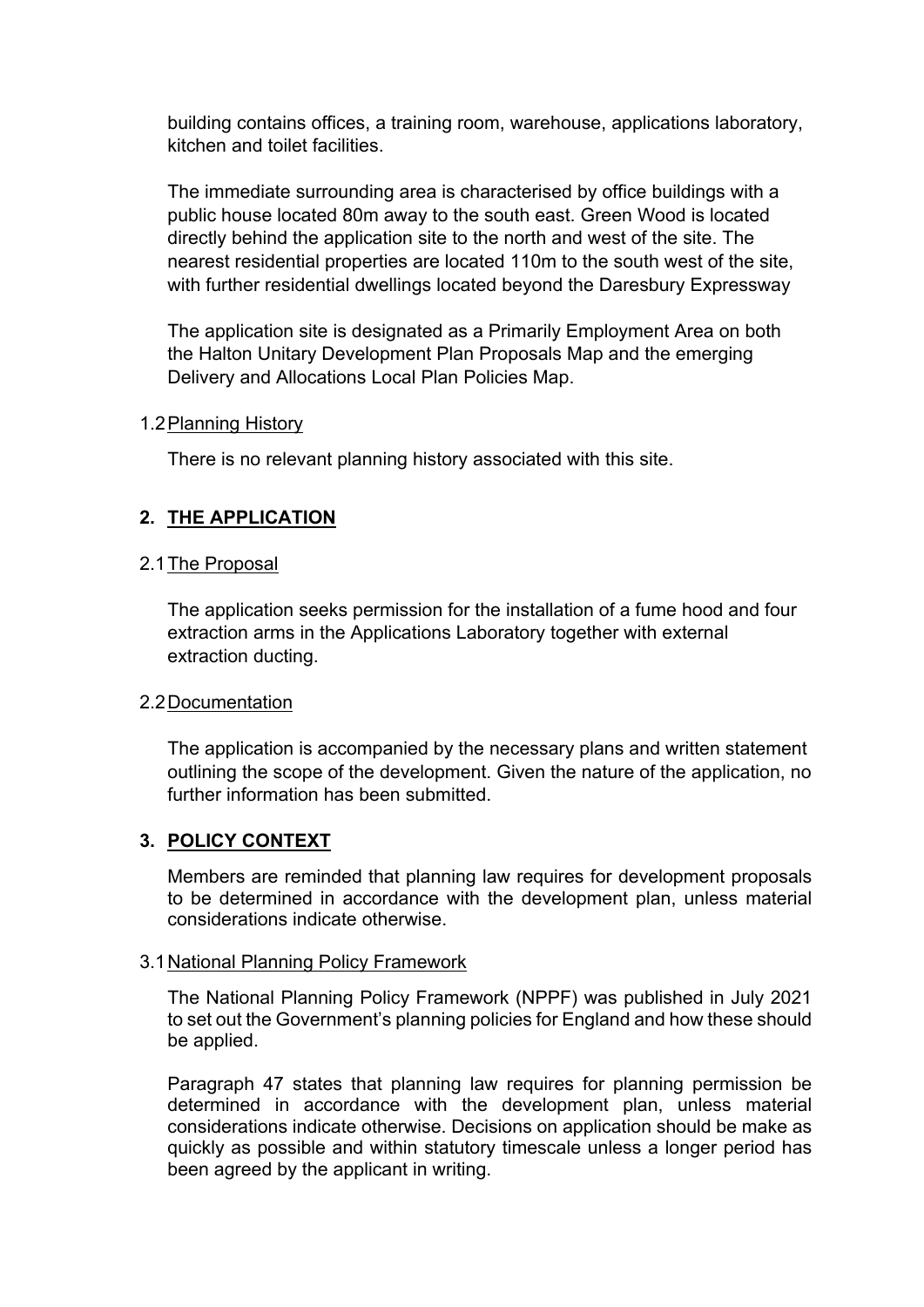Paragraphs 81 states planning policies and decisions should help create the conditions in which businesses can invest, expand and adapt. Significant weight should be placed on the need to support economic growth and productivity, taking into account both local business needs and wider opportunities for development.

3.2Halton Unitary Development Plan (UDP) (2005)

The following Unitary Development Plan policies and policy documents are relevant to this application:

BE1 General Requirements for Development BE2 Quality of Design PR1 Air Quality PR2 Noise Nuisance PR3 Odour Nuisance

### 3.3Halton Core Strategy (2013)

The following policies, contained within the Core Strategy are of particular relevance:

CS2 Presumption in Favour of Sustainable Development CS23 Managing Pollution and Risk

### 3.4Supplementary Planning Documents (SPD)

None of direct relevance

### 3.5DALP

The policies relovant to the determination of this application are CS ( R) 18 – High Quality design, HE7 Pollution and Nuisance, GR1 Design of Development and GR2 Amenity. The modification to some of the policies are not considered to reduce the weight given to the policies at this stage of the plan process. Therefore, these policies should be given significant weight.

The policies within the DALP are considered to result in the same assessment as those set out below in relation to the UDP and Core Strategy Policies.

### 3.6Other Considerations

The application has been considered having regard to Article 1 of the First Protocol of the Human Rights Act 1998, which sets out a person's rights to the peaceful enjoyment of property and Article 8 of the Convention of the same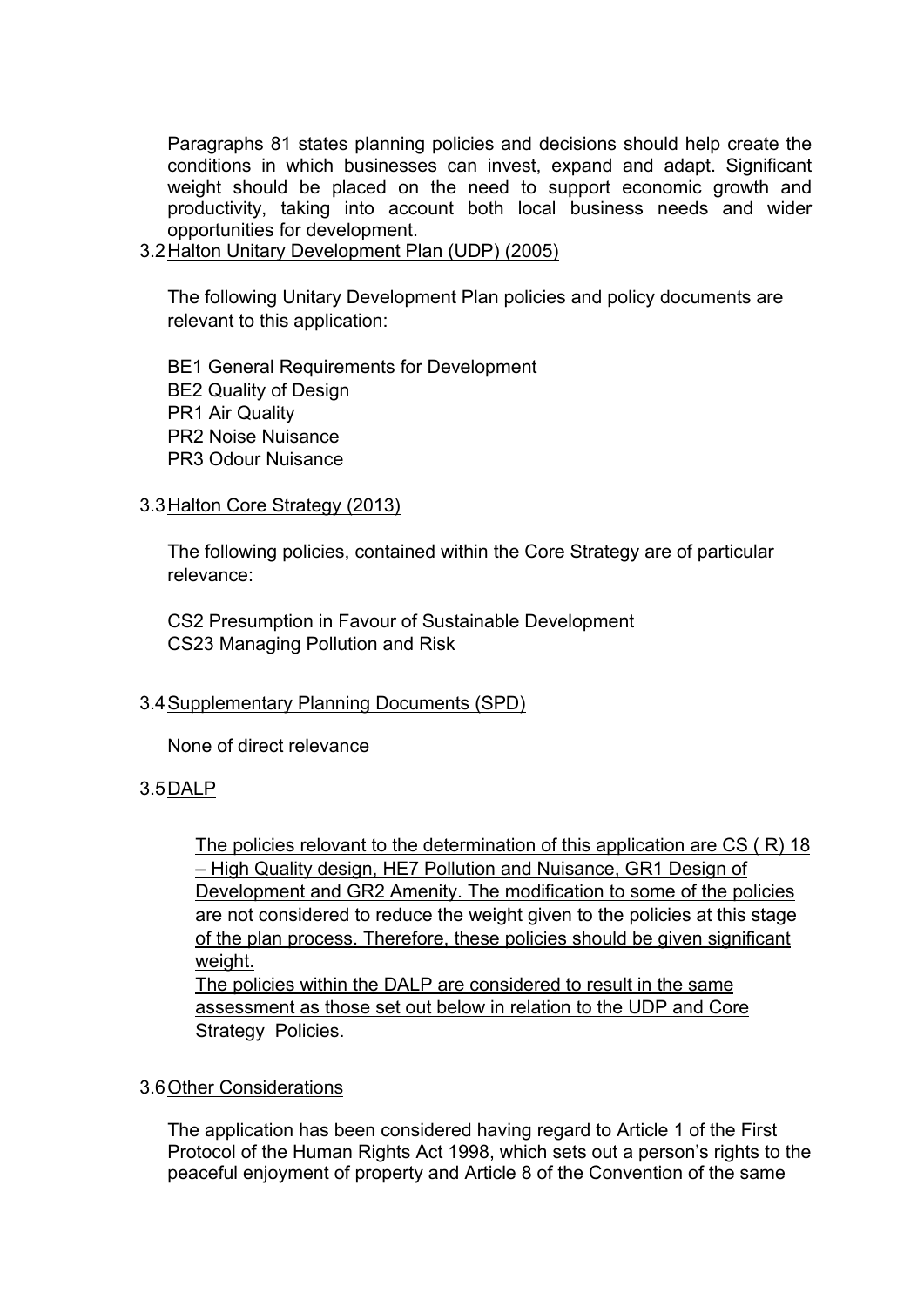Act which sets out his/her rights in respect for private and family life and for the home. Officers consider that the proposed development would not be contrary to the provisions of the above Articles in respect of the human rights of surrounding residents/occupiers.

3.7Equality Duty

Section 149 of the Equality Act 2010 created the public sector equality duty. Section 149 states:-

(1) A public authority must, in the exercise of its functions, have due regard to the need to:

a) eliminate discrimination, harassment, victimisation and any other conduct that is prohibited by or under this Act;

b) advance equality of opportunity between persons who share a relevant protected characteristic and persons who do not share it;

c) foster good relations between persons who share a relevant protected characteristic and persons who do not share it.

Officers have taken this into account and given due regard to this statutory duty, and the matters specified in Section 149 of the Equality Act 2010 in the determination of this application.

There are no known equality implications arising directly from this development that justify the refusal of planning permission.

# **4. MATERIAL CONSIDERATIONS**

The material considerations are identified and have been addressed in the assessment section of this report.

# **5. CONSULTATIONS**

- **HBC Environmental Protection** No objection subject to conditions
- **Shell UK Ltd.** No effect to the Shell pipeline
- **Sandymoor Parish Council**

02/06/2021 - *As a parish council we do want more information on this application and wish to make comment Our next meeting is 17th June and I will send in a comment as soon after as I can, We are concerned about the fumes being released into the area*.

15/06/2021 - *We have reviewed the application for the installation of a fumehood and extraction arms at Metrohm UK in Sandymoor. Our primary concern is with the amount of fumes that will be released as a result of the*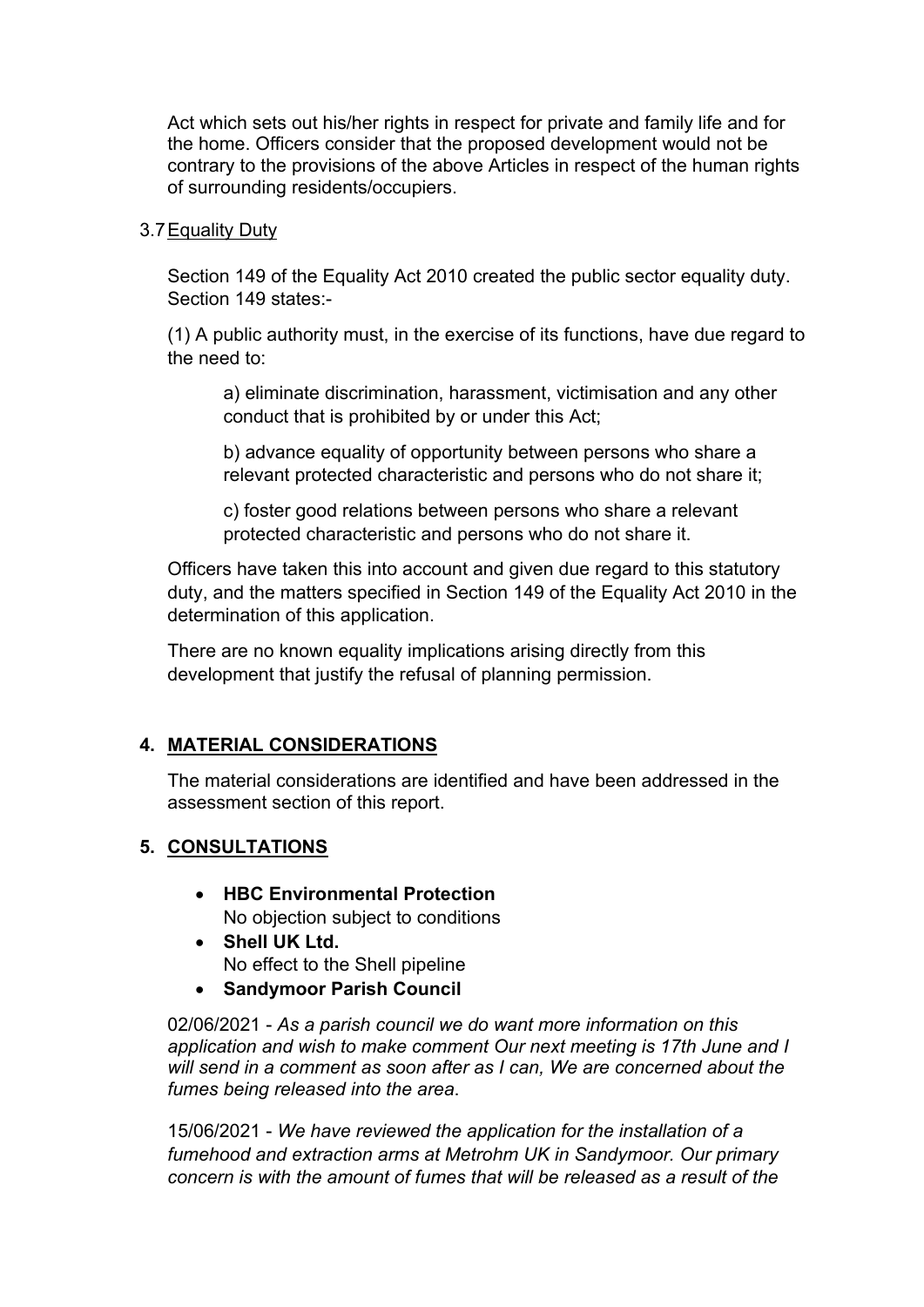*proposed development, and the nature of these fumes. We understand that the development is being put in place for safe extraction of fumes and that the written statement that supports the application is clearly implying that the development be releasing only small amounts of fumes to the atmosphere. However, how confident can we be that the fumes released by the development won't vastly exceed those that are estimated in the written statement? If the Metrohm extraction system started belching out clouds of toxic smog, we doubt that the residents of Sandymoor would be happy about it.*

*To ensure that Metrohm don't suddenly decide to ramp up their emissions once the development is complete, could we request that the development control committee at HBC obtain more specific statements (or preferably commitments) from Metrohm regarding:*

- *1. How often they expect 'infrequent heavy usage' days to occur (being more specific than 'infrequent').*
- *2. What quantities of gas and particles they expect the system to be releasing during 'normal' usage.*
- *3. The substances which they anticipate the extraction system to be releasing to the air, perhaps listing: i) The 5 substances which they expect to be released in largest volume; ii) The 5 substances being released that they consider most hazardous.*
- *4. What form of scrubbing or pre-treatment of the fumes will occur between the fumehood/extraction point in the lab and the final release to the environment.*
- *5. A commitment that they will not drastically increase their hazardous emissions in the future. If they state that they will only release a maximum of 10 mL methanol per day in 2021, that alone doesn't guarantee they won't end up releasing 1000 gallons of something more hazardous per day in 2022. Perhaps you could seek a commitment that the maximum fumes released per day will not increase by 2030.*

*In an ideal situation, we would have zero industrial emissions polluting the Sandymoor landscape but failing that we think a more realistic goal would be to ensure that an analytical lab that tells us it will be releasing tiny amounts of hazardous materials is not secretly expecting to release large amounts of hazardous materials. We think a reasonable approach will be to get them to make specific statements about what they expect to release and then either:*

- *1. Their statements will turn out to be accurate, or;*
- *2. Their statements will turn out to be inaccurate and HBC/SPC will be left in a better position to take action against them for any damages that result.*

*Note: This response was not agreed by full council, as the June 2021 Sandymoor Parish Council meeting does not take place until 17th June and replies to the development control committee regarding 21/00316/FUL were requested to be sent before this.*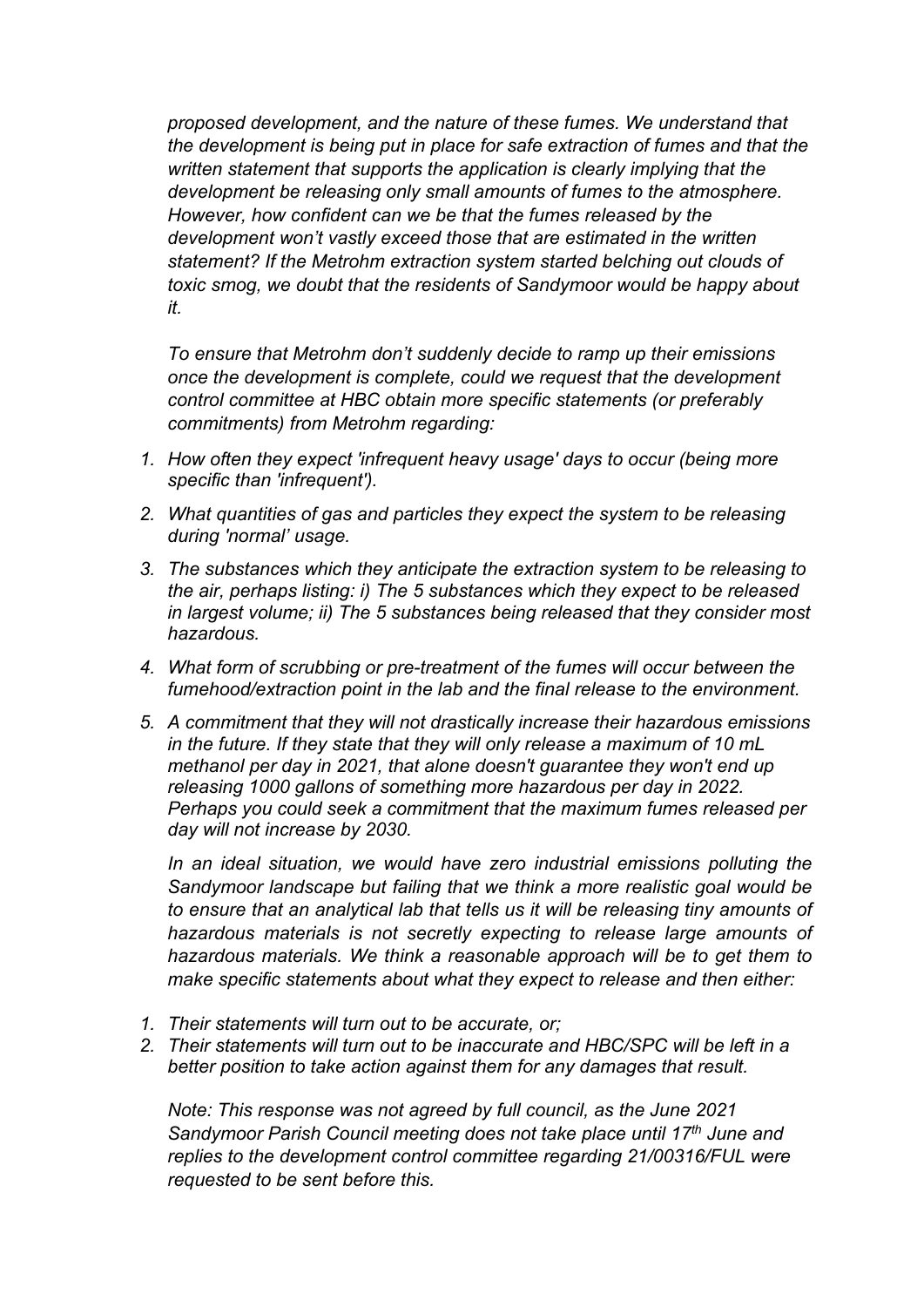18/06/2021 *- What kind of filters or scrubbers (if any) will they be installing in the extraction system to minimise the potential of high levels of solvent vapour being vented to the air in case of a spill of a hazardous and/or volatile chemical?*

*- Will they be using any substances with hazard statements in the H4XX category as environmental hazards, and if so, what measures are they taking to mitigate the risk of environmental damage by these substances? - Will the noise levels potentially adversely affect any residences in the immediate area, and have they assessed the potential impact on noisesensitive wildlife in Green Wood or Lodge Plantation?*

27/01/2022 - *The Parish Council has reviewed the application and has concerns as follows*

*1) There is still no evidence of any type of scrubbers or filtration system. Although emissions are claimed to be minimal this is not a scientific approach. For example in the case of an accident what measures will be in place to protect, people, animals etc?*

*2) Given the wide nature of potential clients this company will be seeking contracts from, the scope of the application is too narrow and the planners should review the back up systems that need to be in place cope in the event of a spill and mistakes happening.*

*3) The Council and residents have concerns that the close proximity to an established food and beverage business could allow the public house to be compromised in the event of the release of unknown substances into the atmosphere to the adjacent Evenwood farm which could result in people including children being affected to a greater or lesser degree.*

*Previously comments that were made have so far remained unanswered. Why is this? For clarity these were. - What kind of filters or scrubbers (if any) will they be installing in the extraction system to minimise the potential of high levels of solvent vapour being vented to the air in case of a spill of a hazardous and/or volatile chemical? - Will they be using any substances with hazard statements in the H4XX category as environmental hazards, and if so, what measures are they taking to mitigate the risk of environmental damage by these substances? - Will the noise levels potentially adversely affect any residences in the immediate area, and have they assessed the potential impact on noise-sensitive wildlife in Green Wood or Lodge Plantation?*

### **6. REPRESENTATIONS**

The application has been advertised by way of a site notice and neighbour notification letters sent on 27<sup>th</sup> May 2021.

Two representations have been received, echoing the concerns raised by Sandymoor Parish Council.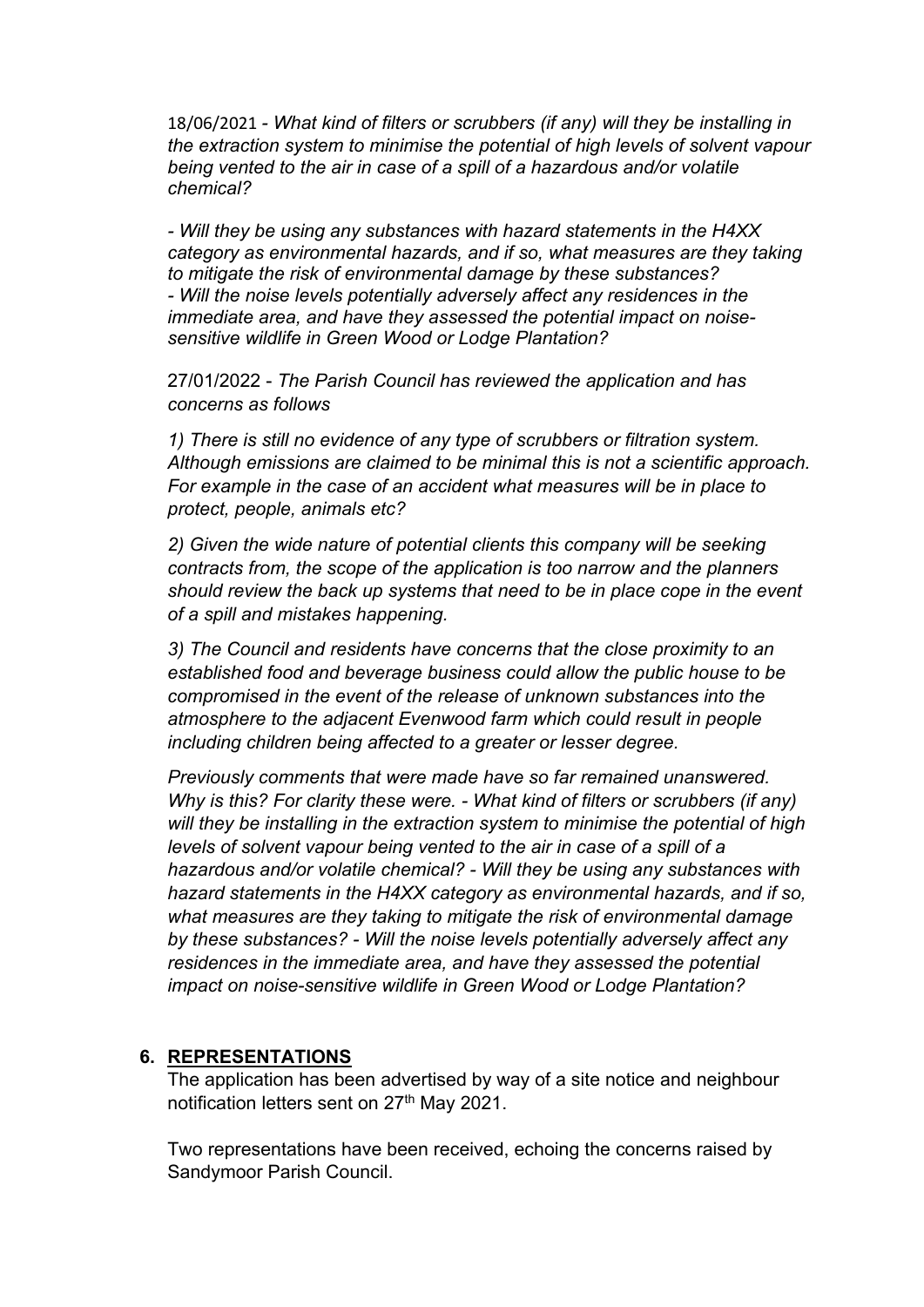# **7. ASSESSMENT**

### 7.1Principle of Development

The application site is designated as a Primarily Employment Area on both the Halton Unitary Development Plan Proposals Map and the emerging Delivery and Allocations Local Plan Policies Map. There is no change of use proposed as part of the application.

Policy E3 of the Halton Unitary Development Plan states that industries that have the potential to cause noise, smell, dust, noxious omissions, nuisance or unacceptable loss of amenity to surrounding uses are unlikely to be unacceptable within or adjacent residential areas or within business parks or near recreational areas.

The application seeks permission for the installation of a fume hood and four extraction arms in the Applications Laboratory together with external extraction ducting.

Based on the consultee responses and advice given from the Council's Environmental Protection Officers, it is not considered that the proposed development would result in pollution caused by noise, odour or air pollution resulting in a detrimental impact on the immediate surrounding area or the wider context. This is discussed further in the sections below.

### 7.2Appearance

The proposed fume hood and four extraction arms would be located internally and would not be visible from the street scene. This would be linked to a uPVC extraction system and vented externally through a small stack, projecting above the roof level by 1m as per guidelines. Externally the fan motor and ductwork will be located on the gable elevation which forms the rear of the building. This would result in minimal visual impact. The external elements of the proposed development would be dark grey in colour which is considered to be acceptable.

The proposed development is considered to have an acceptable appearance in accordance with Policies BE1 and BE2 of the Halton Unitary Development Plan.

# 7.3Noise

This application follows on from the pre-application enquiry and discussions undertaken by the applicant. Halton Borough Council's Environmental Health Officer had previously requested that the application supplied information in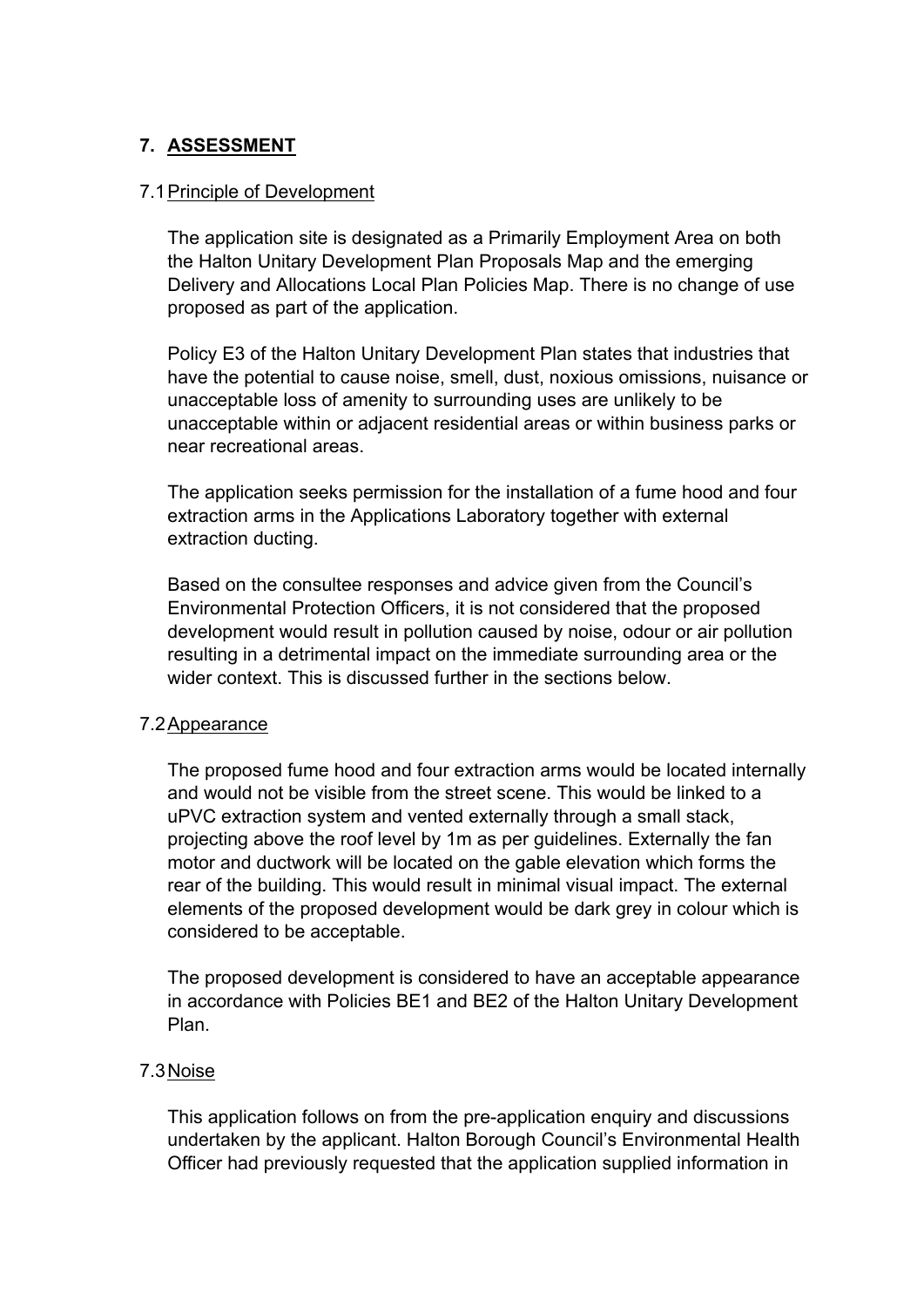relation to the expected noise levels of the extraction unit. The applicant has subsequently provided this information. In terms of noise, the applicant has indicated that the noise level from the extraction unit is expected to be 53Db.

The Council's Environmental Protection Officer has reviewed the application and has provided the following comments:

*There are a small number of domestic properties on Warrington Road, the closest being approximately 110m meters away. I would not expect the extraction unit to be audible over existing background noise at this distance.*

In terms of noise, it is not considered that the proposed development would result in significant noise pollution that would cause a detrimental impact on residential amenity and the development is considered to be acceptable in accordance with Policy PR2 of the Halton Unitary Development Plan.

#### 7.4Environmental Protection

The Applicant's Laboratory at Metrohm UK performs critical development work for customers looking to analyse challenging samples. As per the submitted written statement, occasionally the applications require chemicals that are labelled as hazardous, and need to be used in well ventilated spaces. To assist with this, protect staff, and comply with Health and Safety regulations, planning permission is sought for the ventilation/extraction system to the ground floor Applications Laboratory.

It is intended for the equipment to extract any chemical fumes, vapours and dust out of the laboratory atmosphere whilst making a minimal impact on the environment/aesthetics of the area.

The submitted written statement states: As the nature of our work is developmental, i.e. small volume, low sample numbers, high technical skilled work, an extremely low level of volatiles will be ventilated from the laboratory, relative to an industrial laboratory. On an infrequent "heavy usage" day, it is estimated that less than 10ml per hour of a solvent like methanol would be extracted into nearly 2800m3 of air, which will leave nearly undetectable levels of volatiles being released (parts per trillion levels).

Concerns have been raised by Sandymoor Parish Council and Councillor Bradshaw as detailed above. A meeting was offered up by the applicant to discuss some of these concerns, either in person or virtually given the pandemic, which was put forward to the Parish Council and Councillor Bradshaw on the 6<sup>th</sup> December 2021 but this offer was not taken up.

The applicant has advised that the purpose of the extraction system is because there is currently no extraction system in place and staff are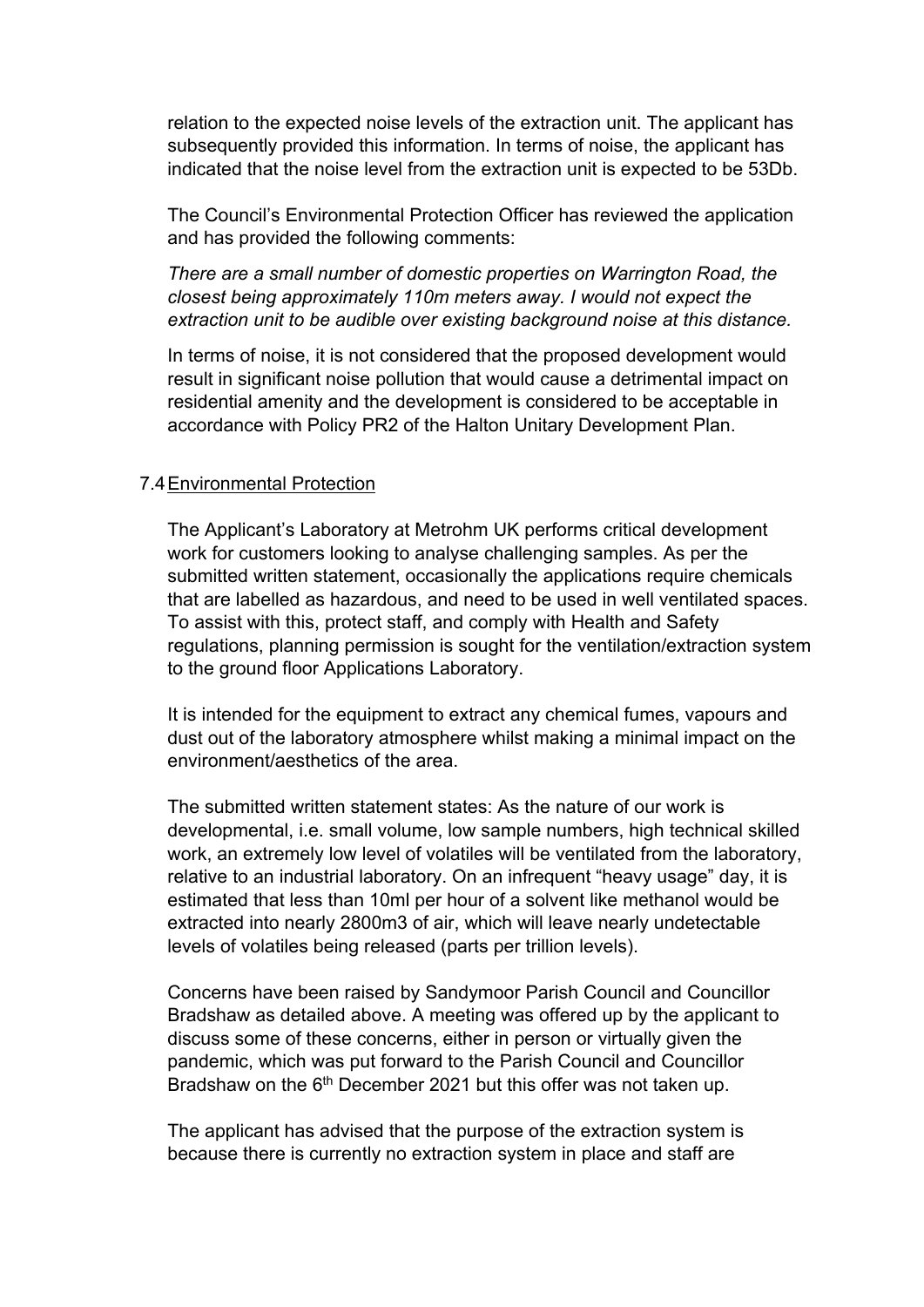occasionally performing work that releases some solvent vapours. To clarify, this is also a staff wellbeing measure as well as a health and safety measure.

The Council's Environmental Protection Officer has reviewed the application and has provided the following comments:

*In terms possible emissions from the extraction system, the applicant has indicated these will be solvents such as methanol at very low levels, and so would not require any form of further control from the Environmental Health Department.*

In terms of air pollution and odour, it is not considered that the proposed development would result in significant pollution that would cause a detrimental impact on residential amenity and the development is considered to be acceptable in accordance with Policy PR1 and PR3 of the Halton Unitary Development Plan.

# **8. CONCLUSIONS**

In conclusion, the proposed development would assist the function and operations of an existing business. The proposed development would have a minimal visual impact on the immediate area. The Council's Environmental Protection Officer has no objection to the proposed development and has assessed the submitted plans and information in terms of noise and emission pollution.

The proposal is considered to accord with the Development Plan and would contribute to the achievement of sustainable development in Halton.

# **9. RECOMMENDATION**

Approve subject to conditions

# **10.CONDITIONS**

- 1. Standard 3 year permission
- 2. Condition specifying plans
- 3. Environmental Protection suggested condition

# **11.BACKGROUND PAPERS**

The submitted planning applications are background papers to the report. Other background papers specifically mentioned and listed within the report are open to inspection at the Council's premises at Municipal Building, Kingsway, Widnes, WA8 7QF in accordance with Section 100D of the Local Government Act 1972.